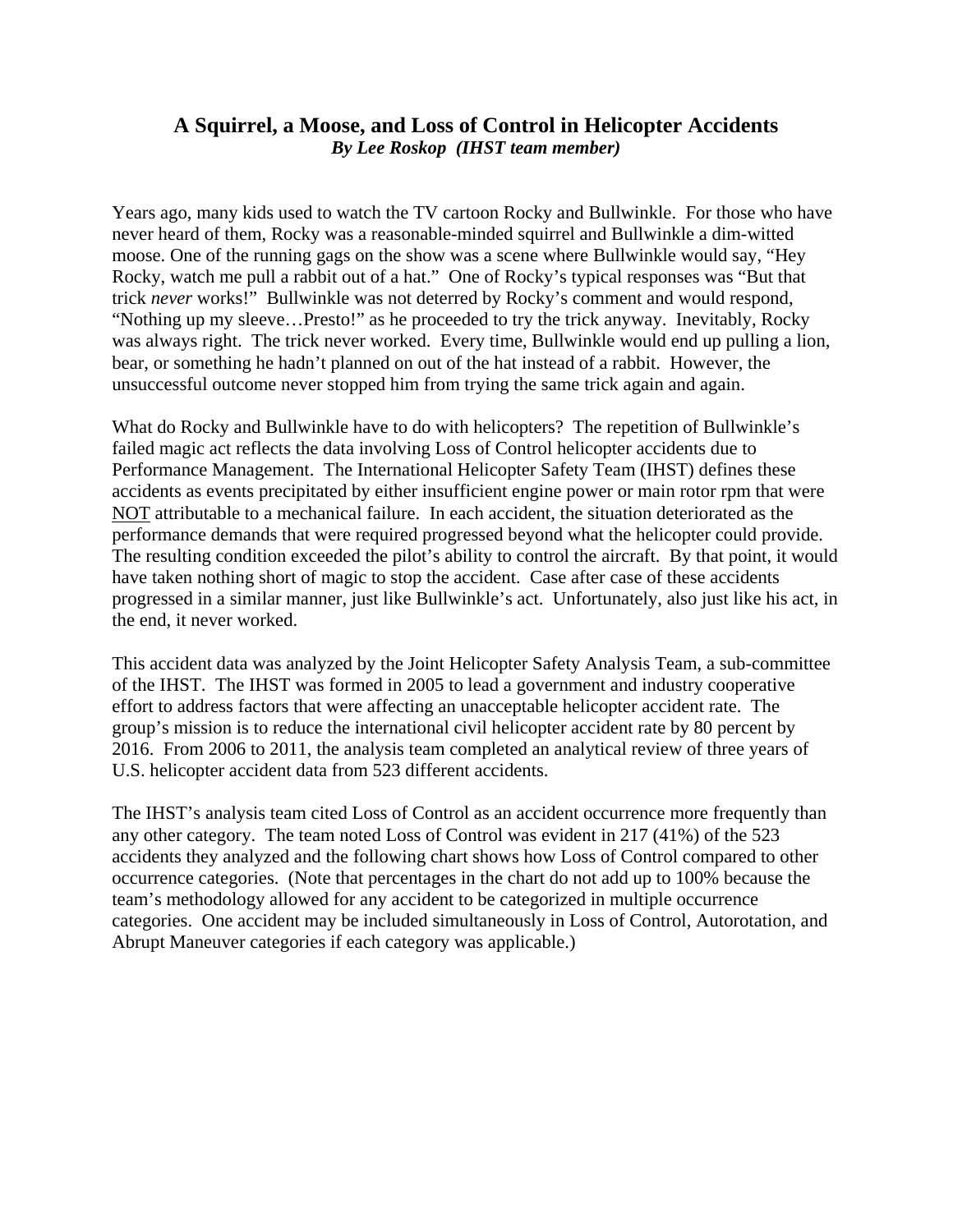

There were a number of more detailed sub-occurrence categories encompassed under Loss of Control. However, Performance Management was selected more than twice as often as any other (79 out of 217 Loss of Control accidents). From the NTSB investigations for each of these cases, many of the performance management problems in the accidents involved one of three scenarios:

- Low main rotor rpm during practice autorotation
- Tailwind during hovering, takeoff, or landing
- High density altitude operations

The analysis team assessed the series of problems that were evident in each event and determined that pilot judgment and actions were contributory to 99% of the accidents where Loss of Control from Performance Management occurred. For the three scenarios previously listed, a lapse in pilot judgment and actions manifested itself in the following ways:

- Practice Autorotation
	- $\triangleright$  The instructor allowed low main rotor rpm during their demonstration of the maneuver. A power recovery was necessary, but either was not attempted or delayed until it was too late.
	- $\triangleright$  The student allowed low main rotor rpm during the maneuver and the instructor either chose not to intervene or intervened too late.
- Tailwind
	- $\triangleright$  The pilot either underestimated or did not consider the increased power demands of hovering, taking off, or landing with a tailwind.
- High density altitude
	- $\triangleright$  The pilot underestimated the effect of density altitude on power required during an approach and was unable to arrest descent rate with power available.